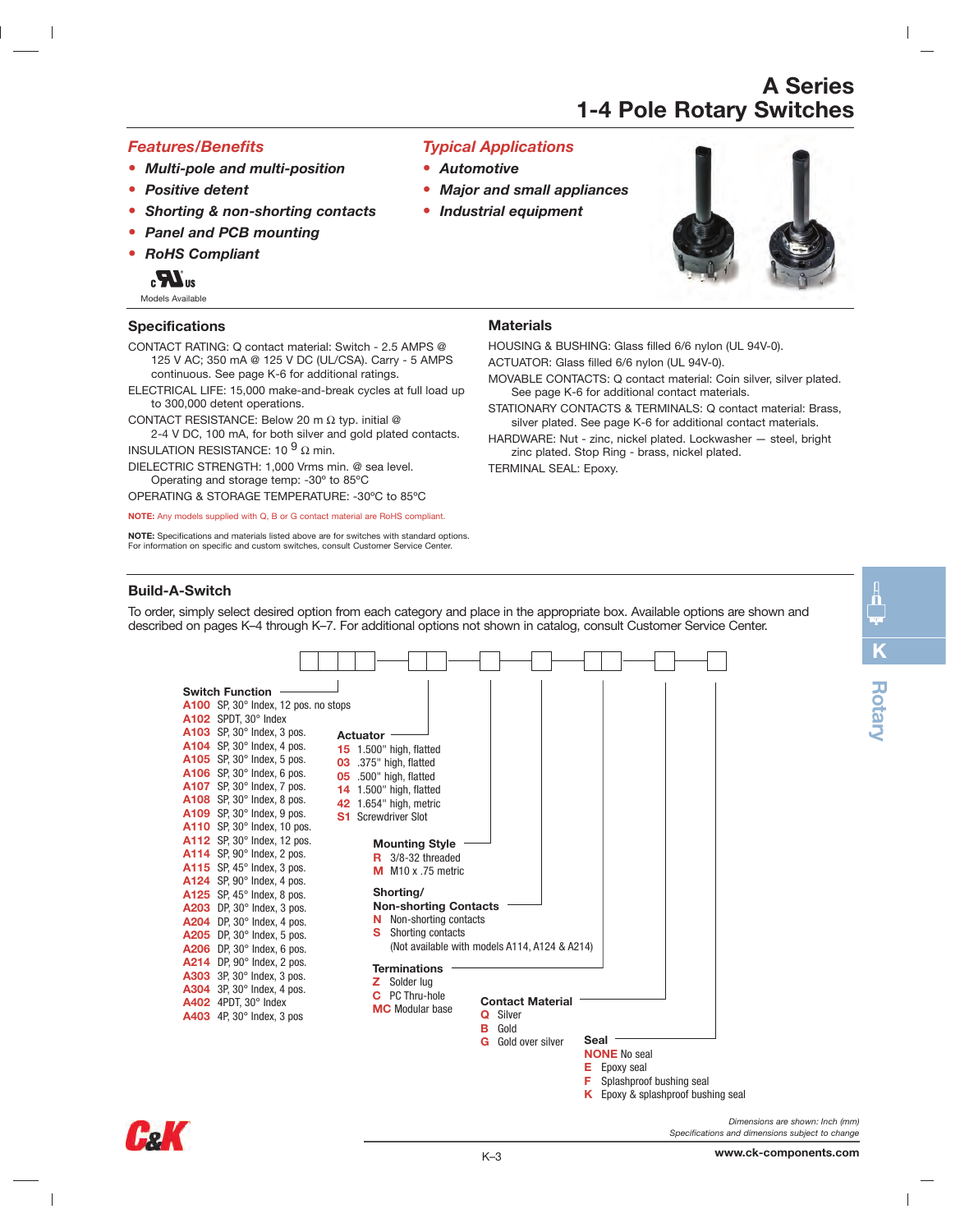#### **SWITCH FUNCTION Fancean**

| 30° INDEXING        |                     |                                  |                               |  |
|---------------------|---------------------|----------------------------------|-------------------------------|--|
| NO.<br><b>POLES</b> | <b>MODEL</b><br>NO. | <b>SWITCH</b><br><b>FUNCTION</b> | <b>TERMINALS</b>              |  |
|                     | A <sub>100</sub>    | 12 Position<br>No Stops          | $A.1 - 12$                    |  |
|                     | A <sub>102</sub>    | <b>SPDT</b>                      | $A, 1, 2^*$                   |  |
|                     | A <sub>103</sub>    | 3 Position                       | $A, 1-3*$                     |  |
|                     | A <sub>104</sub>    | 4 Position                       | $A, 1 - 4*$                   |  |
| <b>SP</b>           | A <sub>105</sub>    | 5 Position                       | $A, 1 - 5*$                   |  |
|                     | A106                | 6 Position                       | $A, 1 - 6*$                   |  |
|                     | A107                | 7 Position                       | $A, 1 - 7$                    |  |
|                     | A <sub>108</sub>    | 8 Position                       | $A, 1-8$                      |  |
|                     | A109                | 9 Position                       | $A, 1-9$                      |  |
|                     | A110                | 10 Position                      | $A, 1 - 10$                   |  |
|                     | A112                | 12 Position                      | $A.1 - 12$                    |  |
|                     | A203                | 3 Position                       | A,C,1-3,7-9                   |  |
| <b>DP</b>           | A204                | 4 Position                       | A,C,1-4,7-10                  |  |
|                     | A205                | 5 Position                       | A,C,1-5,7-11                  |  |
|                     | A206                | 6 Position                       | $A, C, 1-12$                  |  |
|                     | A303                | 3 Position                       | A, B, C, 1-3, 5-7<br>$9 - 11$ |  |
| 3P                  | A304                | 4 Position                       | A, B, C, 1-12                 |  |

**SP MODELS SCHEMATIC**  $\bullet$ 1 2 3 4 5 6 7 8 9 10 11 12

### **DP MODELS SCHEMATIC**





 $\tilde{C}$ 

$$
\begin{array}{c}\n 2 \\
\hline\n 12345678910112\n \end{array}
$$

 $\overline{A}$ 

4P MODELS SCHEMATIC  
\n
$$
\uparrow
$$
\n
$$
\uparrow
$$
\n
$$
\uparrow
$$
\n
$$
\uparrow
$$
\n
$$
\uparrow
$$
\n
$$
\uparrow
$$
\n
$$
\uparrow
$$
\n
$$
\uparrow
$$
\n
$$
\uparrow
$$
\n
$$
\uparrow
$$
\n
$$
\uparrow
$$
\n
$$
\uparrow
$$
\n
$$
\uparrow
$$
\n
$$
\uparrow
$$
\n
$$
\uparrow
$$
\n
$$
\uparrow
$$
\n
$$
\uparrow
$$
\n
$$
\uparrow
$$
\n
$$
\uparrow
$$
\n
$$
\uparrow
$$
\n
$$
\uparrow
$$
\n
$$
\uparrow
$$
\n
$$
\uparrow
$$
\n
$$
\uparrow
$$
\n
$$
\uparrow
$$
\n
$$
\uparrow
$$
\n
$$
\uparrow
$$
\n
$$
\uparrow
$$
\n
$$
\uparrow
$$
\n
$$
\uparrow
$$
\n
$$
\uparrow
$$
\n
$$
\uparrow
$$
\n
$$
\uparrow
$$
\n
$$
\uparrow
$$
\n
$$
\uparrow
$$
\n
$$
\uparrow
$$
\n
$$
\uparrow
$$
\n
$$
\uparrow
$$
\n
$$
\uparrow
$$
\n
$$
\uparrow
$$
\n
$$
\uparrow
$$
\n
$$
\uparrow
$$
\n
$$
\uparrow
$$
\n
$$
\uparrow
$$
\n
$$
\uparrow
$$
\n
$$
\uparrow
$$
\n
$$
\uparrow
$$
\n
$$
\uparrow
$$
\n
$$
\uparrow
$$
\n
$$
\uparrow
$$
\n
$$
\uparrow
$$
\n
$$
\uparrow
$$
\n
$$
\uparrow
$$
\n
$$
\uparrow
$$
\n
$$
\uparrow
$$
\n
$$
\uparrow
$$
\n
$$
\uparrow
$$
\n
$$
\uparrow
$$
\n
$$
\uparrow
$$
\n
$$
\uparrow
$$
\n
$$
\uparrow
$$
\n
$$
\uparrow
$$
\n
$$
\uparrow
$$
\

| 30° INDEXING        |                     |                                  |                               |
|---------------------|---------------------|----------------------------------|-------------------------------|
| NO.<br><b>POLES</b> | <b>MODEL</b><br>NO. | <b>SWITCH</b><br><b>FUNCTION</b> | <b>TERMINALS</b>              |
| 4P                  | A402                | 4PDT                             | A,B,C,D,1,2,4,5,7,<br>8,10,11 |
|                     | A403                | 3 Position                       | All Terminals                 |

 $\overline{\phantom{a}}$ 

| 45° INDEXING        |                     |                                  |                             |
|---------------------|---------------------|----------------------------------|-----------------------------|
| NO.<br><b>POLES</b> | <b>MODEL</b><br>NO. | <b>SWITCH</b><br><b>FUNCTION</b> | <b>TERMINALS</b><br>        |
| SP                  | A115                | 3 Position                       | $A, 1, 2, 4^*$              |
|                     | A <sub>125</sub>    | 8 Position                       | A, 1, 2, 4, 5, 7, 8, 10, 11 |

| 90° INDEXING             |                     |                                                      |                |
|--------------------------|---------------------|------------------------------------------------------|----------------|
| NO.<br><b>POLES</b>      | <b>MODEL</b><br>NO. | <b>SWITCH</b><br><b>TERMINALS</b><br><b>FUNCTION</b> |                |
| <b>SP</b>                | A114                | 2 Position                                           | $A, 1, 4^*$    |
|                          | A124                | 4 Position                                           | A, 1, 4, 7, 10 |
| A214<br>DP<br>2 Position |                     | A,C,1,4,7,10                                         |                |

**TERMINAL NUMBERS**

Terminal numbers molded on bottom of housing.

# **KRotary**

 $\overline{\phantom{a}}$ 

**NOTE:** \* These models with 'C' or 'MC' terminations have additional terminal no. 9 as switch support only. This terminal is not connected electrically inside switch.

All models coming us with all options when ordered with 'G' or 'Q' contact<br>material, see page K-6.





K–4



4P MODELS SP MODELS (omit terminals B, C & D) DP MODELS (omit terminals B & D)

TERM. NOS.<br>MOLDED ON HOUSING



3P MODELS

*Dimensions are shown: Inch (mm) Specifications and dimensions subject to change*

**GaK** 

 $\overline{\phantom{a}}$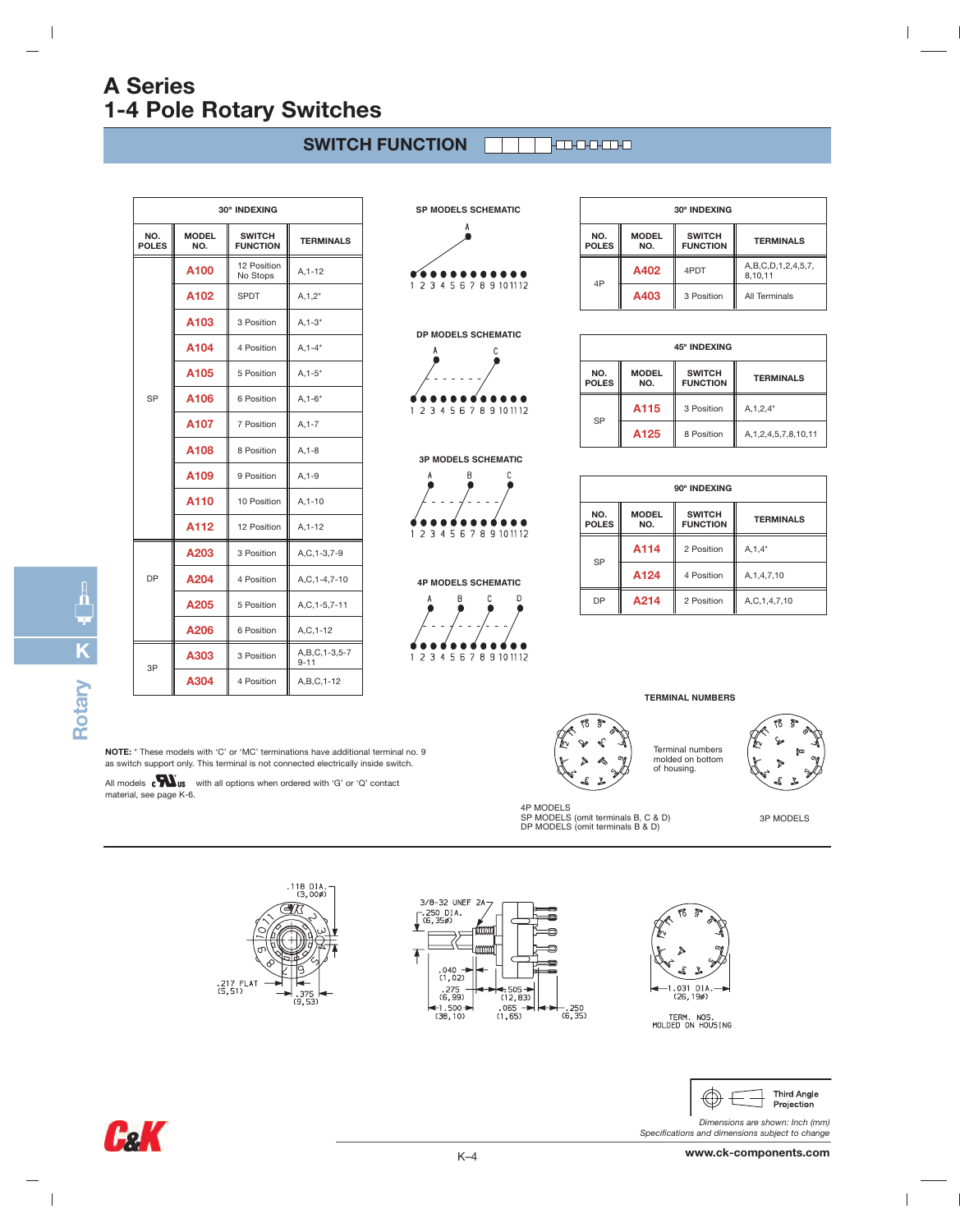

S SHORTING CONTACTS (make-before-break)

**NOTE:** 'S' shorting contacts are not available with A114, A124 and A214 models.



**K**

 $\begin{array}{c} \hline \end{array}$ 

*Dimensions are shown: Inch (mm) Specifications and dimensions subject to change*



 $\overline{\phantom{a}}$ 

 $\mathbb{R}^n$ 

 $\mathcal{A}$ 

**www.ck-components.com**

 $\overline{1}$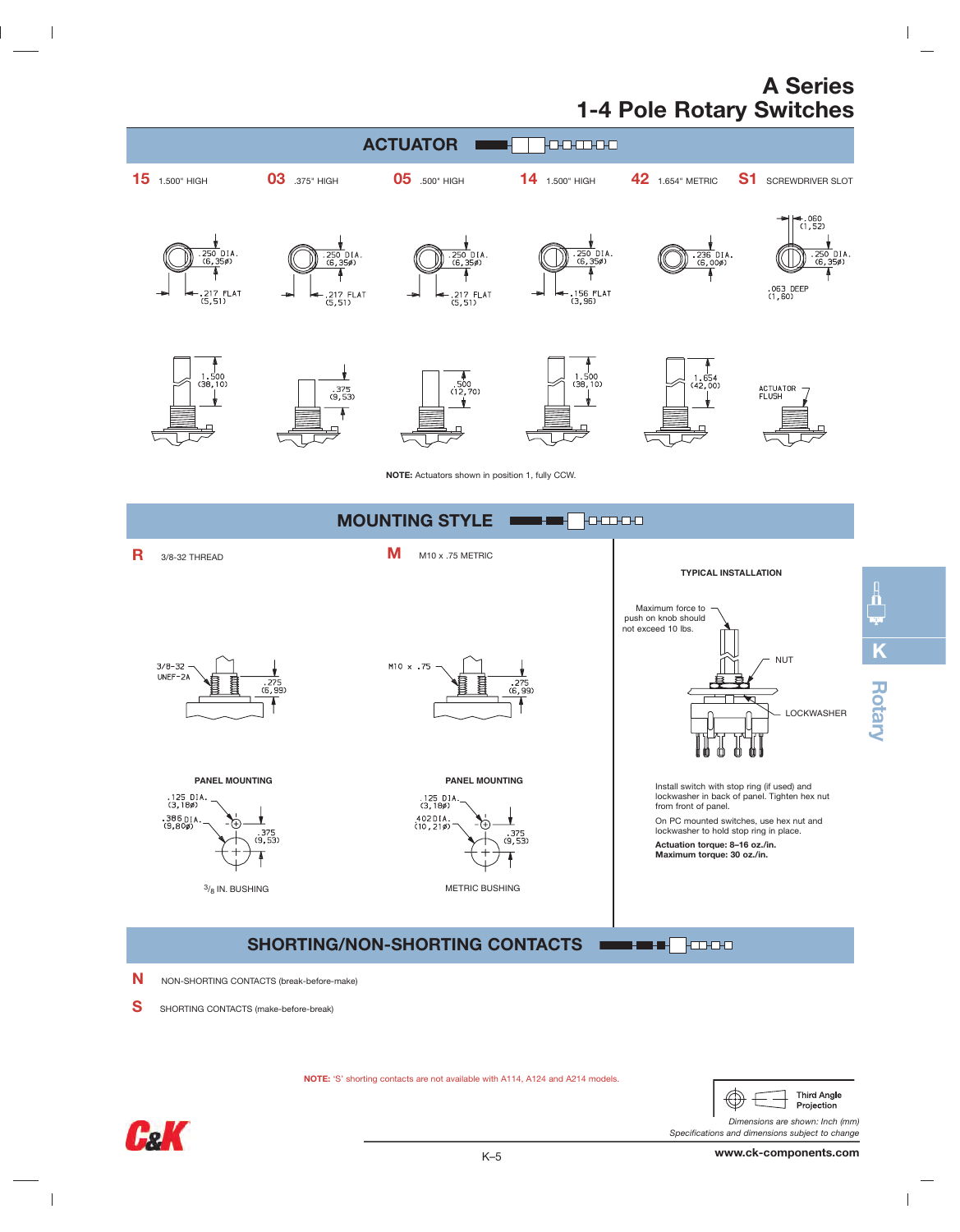

### **CONTACT MATERIAL**

| <b>OPTION</b><br><b>CODE</b> | <b>CONTACT AND</b><br><b>TERMINAL MATERIAL</b> | <b>RATING</b>                     |                                                                                                                         |
|------------------------------|------------------------------------------------|-----------------------------------|-------------------------------------------------------------------------------------------------------------------------|
| Q                            | SII VFR <sup>2</sup>                           | <b>POWER</b>                      | SWITCH-2.5 AMPS @ 125 V AC; 350 mA @ 125V DC (UL/CSA).<br>CARRY-5 AMPS CONTINUOUS.                                      |
| в                            | GOLD <sup>1</sup>                              | LOW LEVEL/DRY CIRCUIT             | 0.4 VA MAX, @ 20 V AC or DC MAX                                                                                         |
| G                            | GOLD OVER SILVER 3 1                           | LOW LEVEL/DRY CIRCUIT<br>OR POWER | 0.4 VA MAX, @ 20 V AC or DC MAX, or SWITCH-2.5 AMPS @ 125 V AC:<br>350 mA @ 125 V DC (UL/CSA). CARRY-5 AMPS CONTINUOUS. |

\* Note: See Technical Data section of this catalog for RoHS compliant and compatible definition and specifications.

<sup>1</sup> MOVABLE CONTACTS: Copper alloy, with gold plate over nickel plate.<br>STATIONARY CONTACTS & TERMINALS: Brass, with gold plate over nickel plate.<br><sup>2</sup> MOVABLE CONTACTS: Coin silver, silver plated.<br>STATIONARY CONTACTS & TERM

- 
- termination options). 3 MOVABLE CONTACTS: Coin silver, with gold plate over nickel plate over silver plate. STATIONARY CONTACTS & TERMINALS: Brass, with gold plate over nickel plate over silver plate.

#### **NOTE:** Any models supplied with Q, B or G contact material are RoHS compliant.

All models  $\mathbf{c}$   $\mathbf{W}_{\text{us}}$  with all options when ordered with 'G' or 'Q' contact material. **NOTE:** 'G' contact material is equivalent to both 'B' and 'Q" contact materials.



 $\overline{\phantom{a}}$ 

*Dimensions are shown: Inch (mm) Specifications and dimensions subject to change*



 $\overline{\phantom{a}}$ 

**K**

 $\overline{\phantom{a}}$ 

**Rotary**